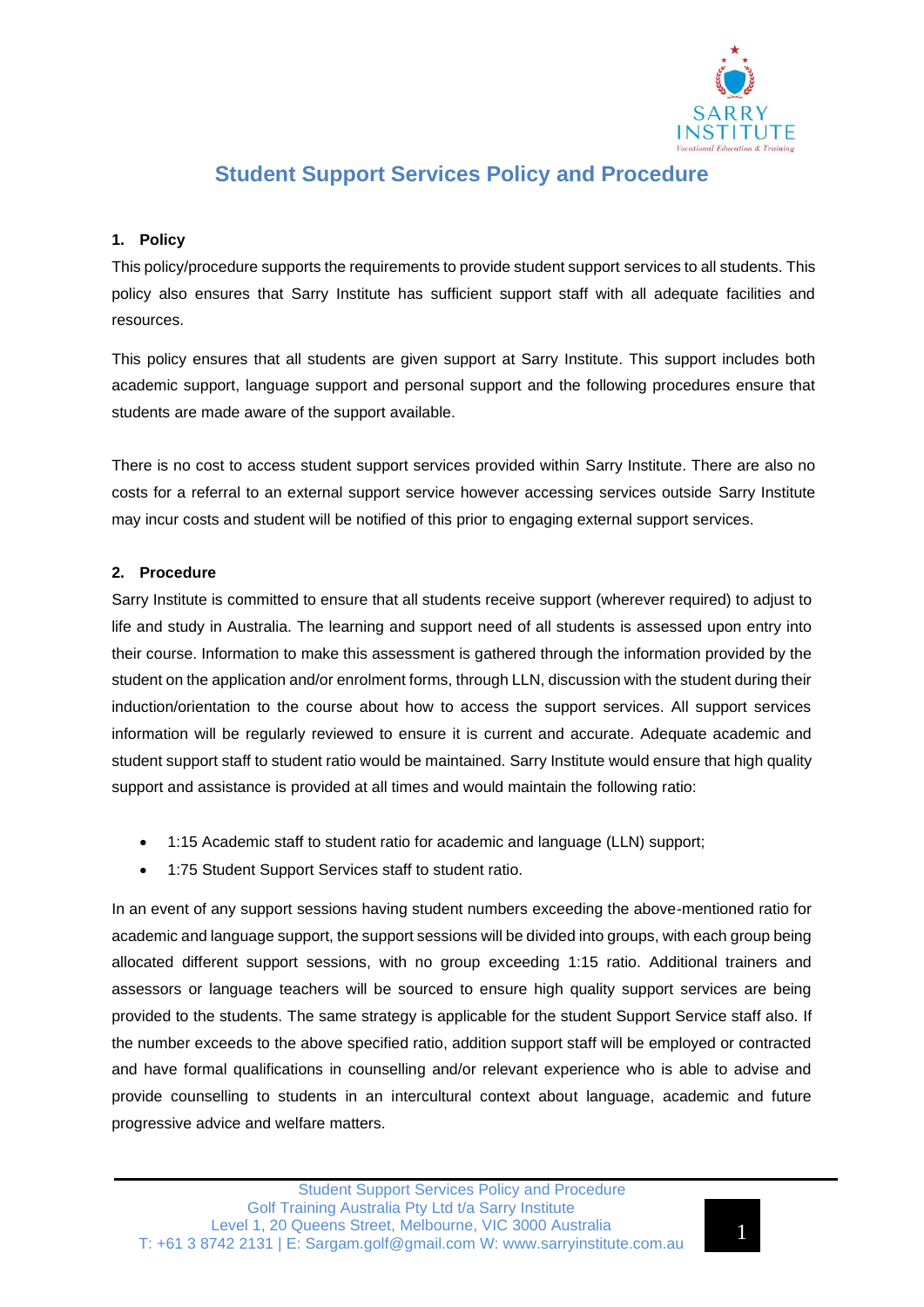

To achieve this, Sarry Institute would contract VET trainers and assessors for the minimum duration of 40 hours every week (full time trainer/assessor) for delivery and assessing and additional 2 – 8 hours of academic support or pro-rata (whenever and wherever applicable). ELICOS teacher with a qualification having at least Post-Graduation in TESOL or TESOL as a method will also be contracted for a minimum of 4 hours every week for providing language support. The student support staff will be employed or contracted on a full-time basis.

# **Student Orientation**

At the beginning of a course of study the students are to be given a short orientation and which includes the following:

- Brief on support services to assist overseas students to help them adjust to study and life in Australia.
- English Language and study assistance programs
- Legal, emergency and health services
- Facilities and resources at Sarry Institute
- Students are informed about all relevant policies and procedures including course progress, refund and complaints and appeal (*please refer to the complaints and appeal policy and procedure*).
- A tour of the Institute identifying classrooms, student areas, student administration area, and any other relevant areas within the Institute such as toilets, fire exits, and restricted areas.
- All students are to receive a copy of the 'Student Orientation Handbook' and each section explained to students.
- Services available to students with general or personal issues which are adversely affecting their education in Australia
- Services student can access for information on their employment rights and condition, and how to resolve workplace issues, such as through Fair Work Ombudsman.
- The detailed information on how to seek assistance for an report an incident that significantly impact on student's wellbeing, including critical incidents can be obtained from '*critical incident policy and procedure'*

# **Nominated Student Support Officer**

Whilst all staff employed by Sarry Institute has the responsibility to provide support to all students, Sarry Institute nominates a 'Student Support Officer' who shall be available to all students, on an appointment basis, through the standard Institute hours of business.

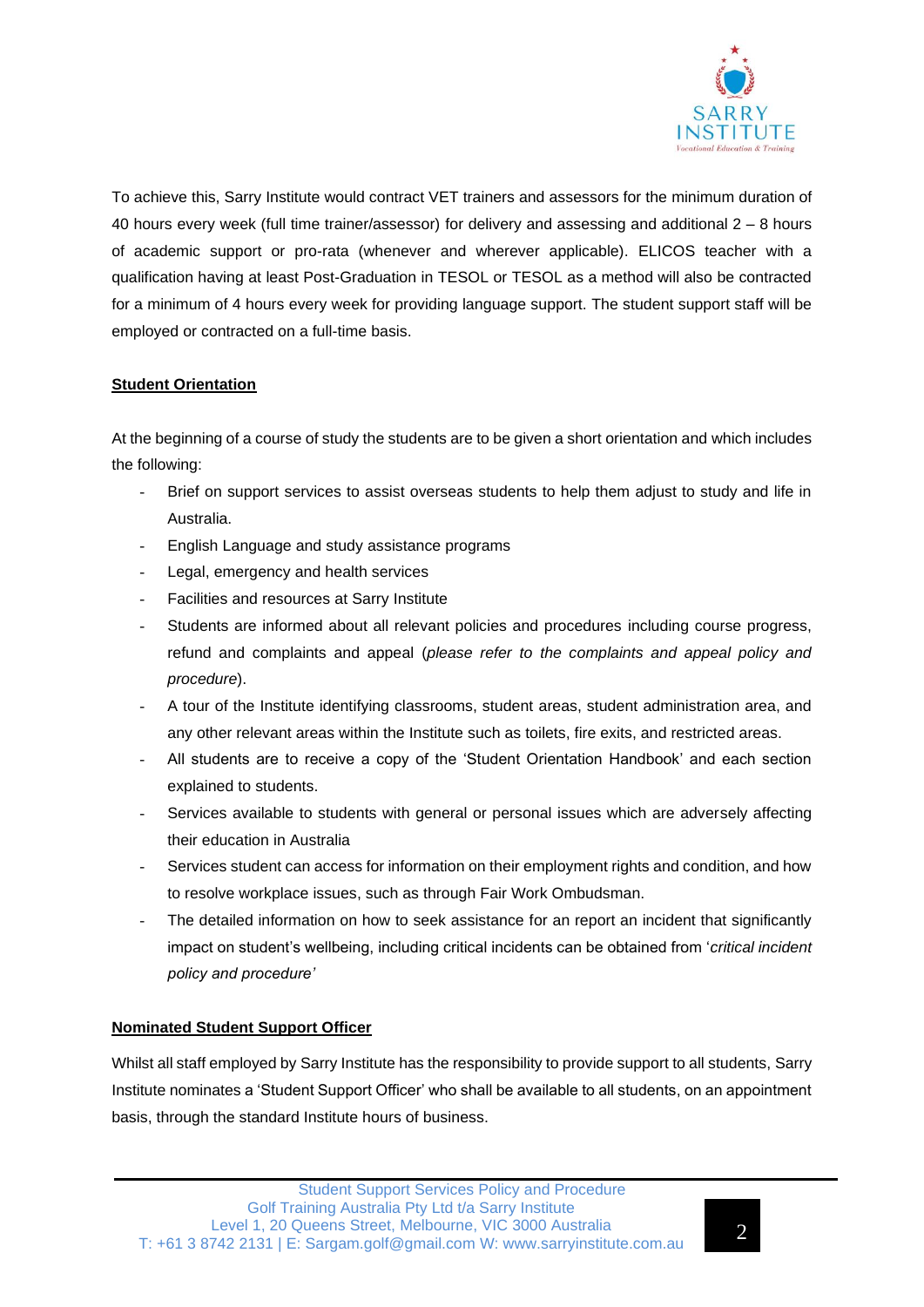

Students can access the Student Support Officer directly or via student administrations and an appointment will be organised as soon as practical. All Student Support Officers have access to up-todate details of the Student Support Services. Currently the role and responsibility this 'Student Support Officer' is maintained by the person detailed below:

## **Student Support Officer:**

| Name: Piyush Chauhan  | <b>Ph:</b> $+61387422131$  | <b>Email: info@sarryinstitute.com.au</b> |
|-----------------------|----------------------------|------------------------------------------|
| Name: Sumandeep Singh | <b>Ph</b> : $+61387422131$ | Email: info@sarryinstitute.com.au        |
| Name: Harleen Kaur    | Ph: +61 3 8742 2131        | Email: info@sarryinstitute.com.au        |
| Name: Gagandeep Kaur  | Ph: +61 3 8742 2131        | <b>Email: info@sarryinstitute.com.au</b> |

Sarry Institute ensures that all Student Support Officers who interact directly with overseas students are aware of obligations under ESOS framework and potential implications for overseas students arising from the exercise of these obligations.

## **Student Support Services**

The following support services are to be available and accessible for all students studying with Sarry Institute. The Institute will provide students with contact details to refer any matters that require further follow up with relevant professionals. Any referrals are conducted by the Institute at no cost to the student, but fees and charges may apply where an external service is used by the student and this should be clarified by the student prior to using such services outside of the Institute.

#### • *Study and Life in Australia*

All students go through an Orientation Program during at Sarry Institute before the commencement of their course. The Orientation program involves familiarisation with the campus, facilities and living and studying in Melbourne and/or Brisbane. Contents of Orientation program include:

- Orientation to Life in Melbourne and/or Brisbane and Australia and a tour of Sarry Institute campus.
- Details of the course, timetable, staff members contact details
- Welfare and Academic issues
- Information on other support available e.g. Legal, emergency and health services available
- Visa requirements and their work conditions
- Overview on ATO requirements and their employment right

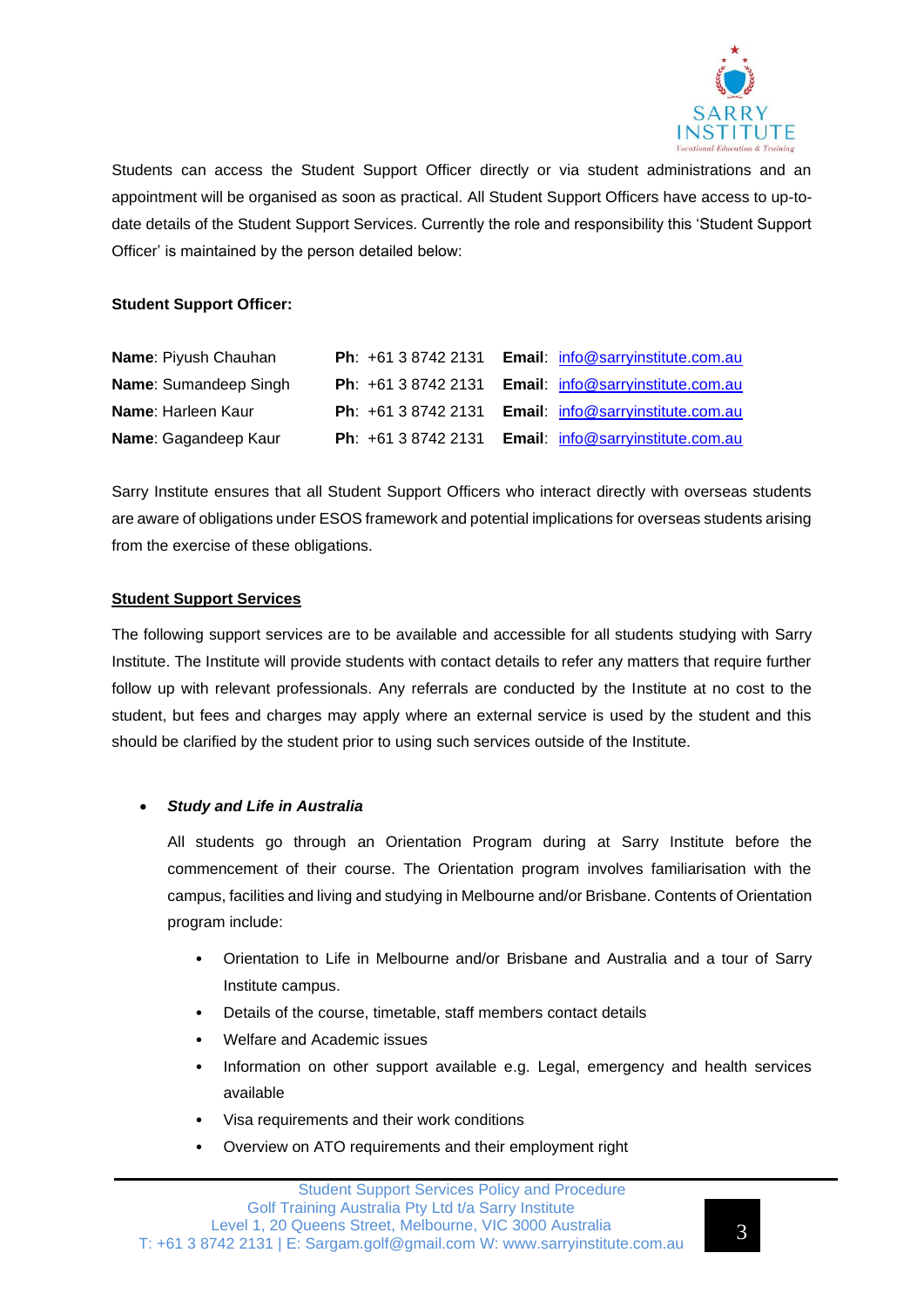

# • *English Language and Study Assistance Programs*

#### Identifying LLN Support Prior to Enrolment or Commencement:

LLN Test would be conducted on the orientation day. Test would be administered by qualified LLN Trainer and Assessor. The main aim of the test is to identify particular skills of the student such as literacy, numeracy and English language, in order to meet the requirement of qualification they wish to enrol in. If a gap is identified, learners would be recommended to undertake foundation skills courses or other strategies would be adopted to make support available, prior to enrolment in that qualification.

## Student Support during training:

Sarry Institute will facilitate access to learning support services consistent with the requirements of the course, mode of study and the learning needs of overseas student cohorts, including having and implementing documented processes for supporting and maintaining contact with overseas students.

During training, the Trainer/Assessor may identify the need for additional learner support and discusses options with the Student Support Officer/RTO Manager. The Trainer/Assessor will create a short report in conjunction with the RTO Manager and Student Support Officer.

When support needs arise, the Student Support Officer and the relevant Trainers/Assessors include in the Special Needs Report Action Plan a range of support needs for each individual learner identified. Support needs may include, but are not limited to:

- Modification of Training and Assessment resources.
- Modification of the classroom configuration to improve mobility.
- Referral to ELICOS or other language courses.
- Referral to an external agency (e.g. Department of Home Affairs)
- Creation of an Individual Training Plan

Responsibilities for initiating the above support services are**:**

| <b>Learner Support</b>                            | <b>Responsibility</b> | Approval           |
|---------------------------------------------------|-----------------------|--------------------|
| Modification of Training and Assessment resources | Trainer/Assessors     | Compliance Manager |

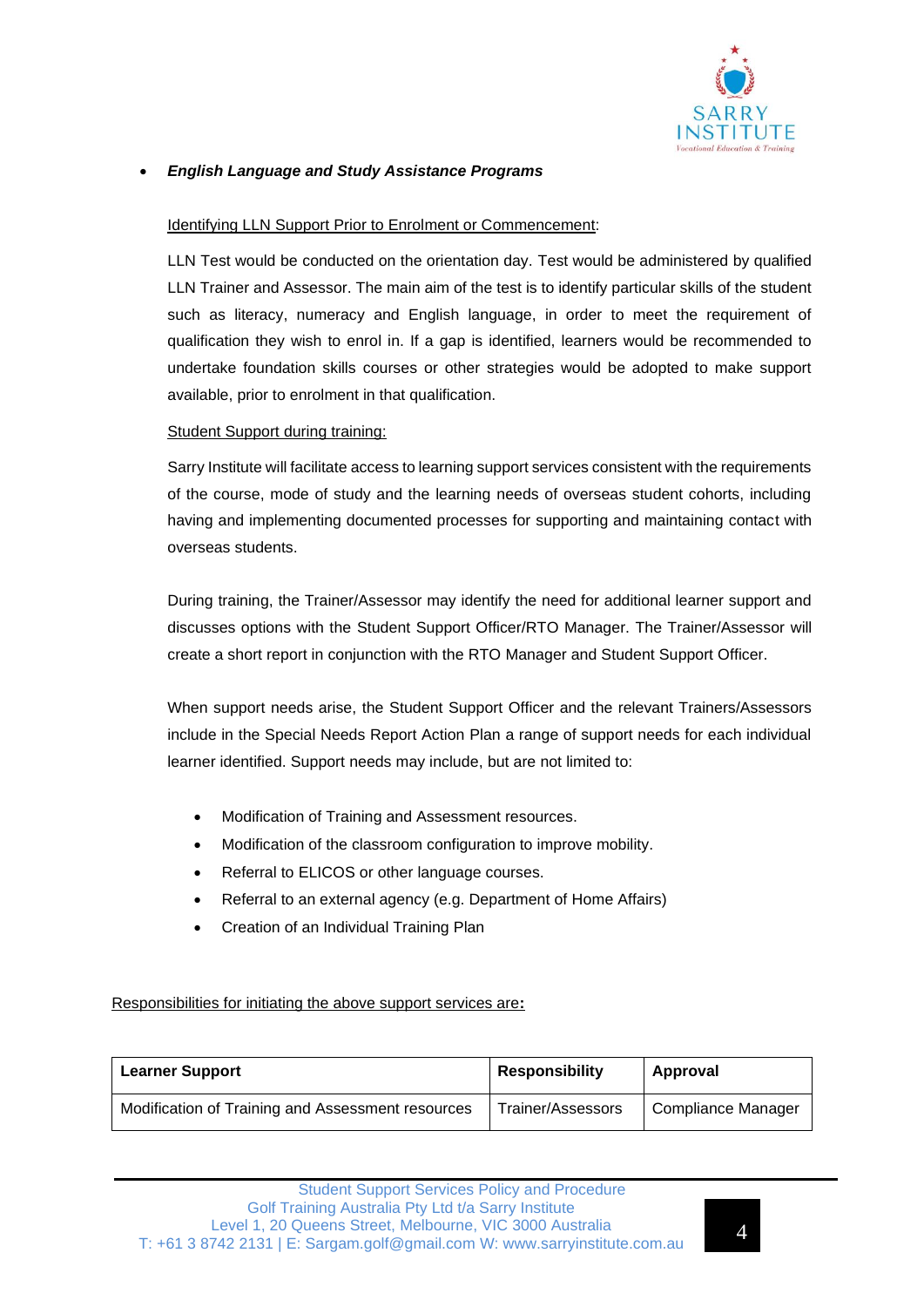

| Modification of the classroom configuration<br>to<br>improve mobility | Trainer/Assessors     | <b>RTO</b><br>Manager/Student<br><b>Support Officer</b> |
|-----------------------------------------------------------------------|-----------------------|---------------------------------------------------------|
| Referral to ELICOS or other language courses                          | Trainer/Assessors     | Compliance/RTO<br>Manager                               |
| Referral to an external agency (e.g. Department of<br>Home Affairs)   | Compliance<br>Manager | CEO                                                     |
| Creation of an Individual Training Plan                               | RTO Manager           | Compliance Manager                                      |
| Monitoring of Individual Training Plans                               | RTO Manager           | Compliance Manager                                      |

## • *Facilities and resources*

At orientation students are given a guided tour of the campus and all Sarry Institute's facilities and during that process they will become aware of all the resources available to them.

## • *Policies and Procedures*

All students will be given a brief about relevant policies and procedures, not limited to Sarry Institute's course progress policy and procedure, Fee and Refund policy and procedure and Complaints and Appeal policy and procedure. Student will be able to access these policies by requesting student support officer or by contacting RTO Manager.

# • *Work Rights*

At Orientation, all students will be given an overview on their student visa conditions, including work limitations, ATO legislations, Tax File Number, Fair Work Ombudsman, etc.

#### • *Academic issues*

Students may have concerns with their academic performance or other related issues that are placing them at risk of not achieving the requirements of their course. Students are able to gain advice and support in ensuring they maintain appropriate academic levels and general support to ensure they achieve satisfactory results in their studies.

Students' course progress is monitored; and guidance and support provided where nonsatisfactory results are identified. A student is able to access the student support officer to discuss any academic or other related issues to studying at the Institute at any time. The student support officer will be able to provide advice and guidance, or referral, where required.

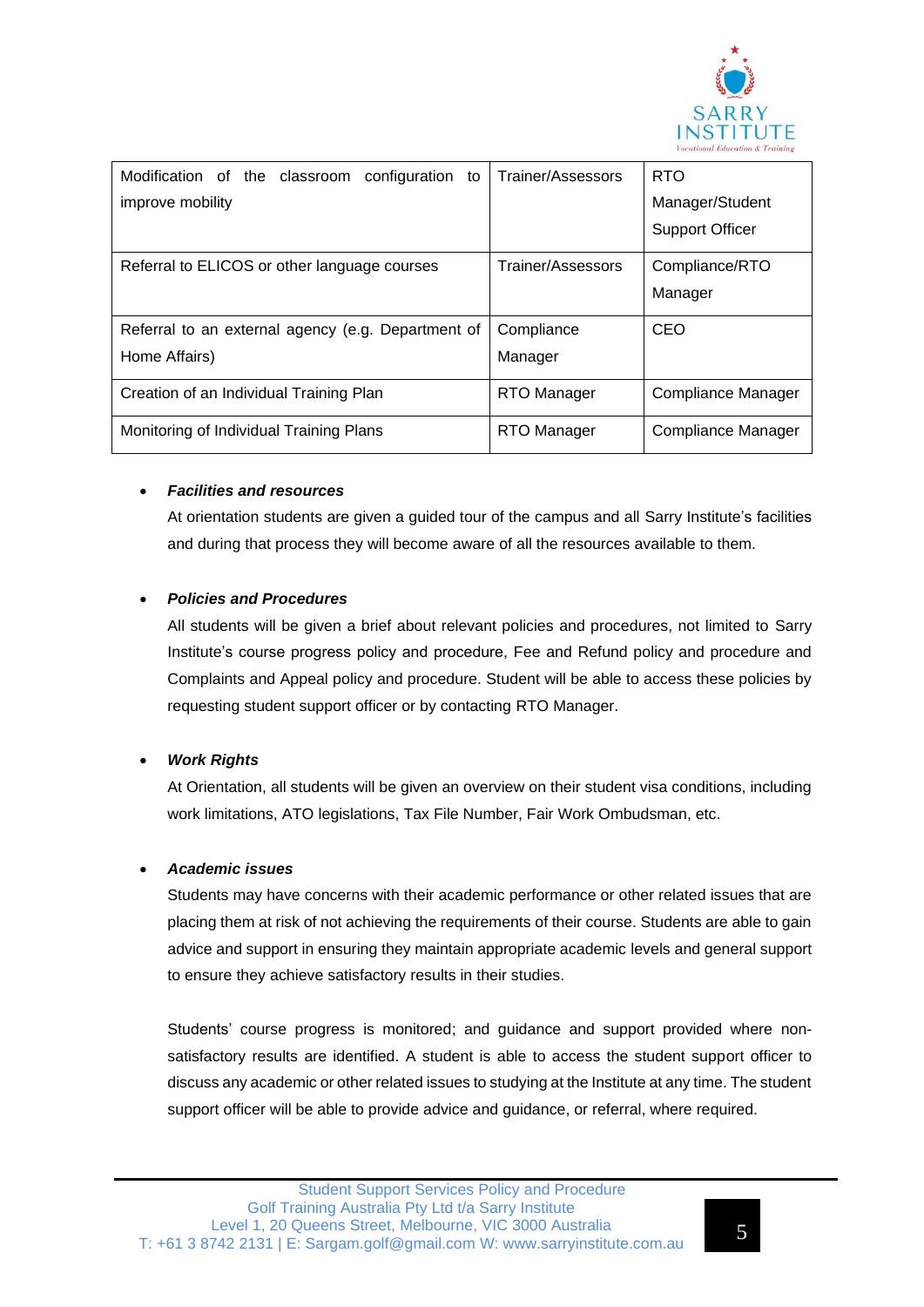

## • *Personal / Social issues*

There are many issues that may affect a student's social or personal life and Students have access to the Support officer through normal Institute hours to gain advice and guidance on personal issues, accommodation issues, or family/friend issues. Where the Student Support Officer feels further support should be gained, a referral to an appropriate support service will be organised.

#### • *Accommodation*

While Sarry Institute does not offer accommodation services or take any responsibility for accommodation arrangements the Institute is able to refer students to appropriate accommodation services and are always available to discuss any issues or concerns a student may have with their accommodation arrangements. All students are encouraged to have accommodation organised prior to arrival in Australia but the Student Support Officer can refer students to appropriate accommodation services.

## • *Medical Issues*

Student Support Officers will have a list of medical professionals within access from the Institute location and any student with medical concerns should inform the student support officer who will assist them in finding an appropriate medical professional. Local medical services can be gained from the student support officer. For any critical incident, Sarry Institute have a documented critical Incident policy and procedure for managing critical incidents that could affect the overseas student's ability to undertake or complete a course. Critical incidents are not limited to, but could include:

- Missing students;
- Severe verbal or psychological aggression;
- Death, serious injury or any threat of these;
- Natural disaster; and
- Issues such as domestic violence, sexual assault, drug or alcohol abuse

For more details, please refer to Critical Incident – Policy and Procedure.

# • *Legal Services*

Sarry Institute is able to provide some advice and guidance on a limited range of situations. Where the Student Support Officer feels it appropriate for you to gain professional legal advice they will refer you to an appropriate legal professional.

# • *Social Programs*